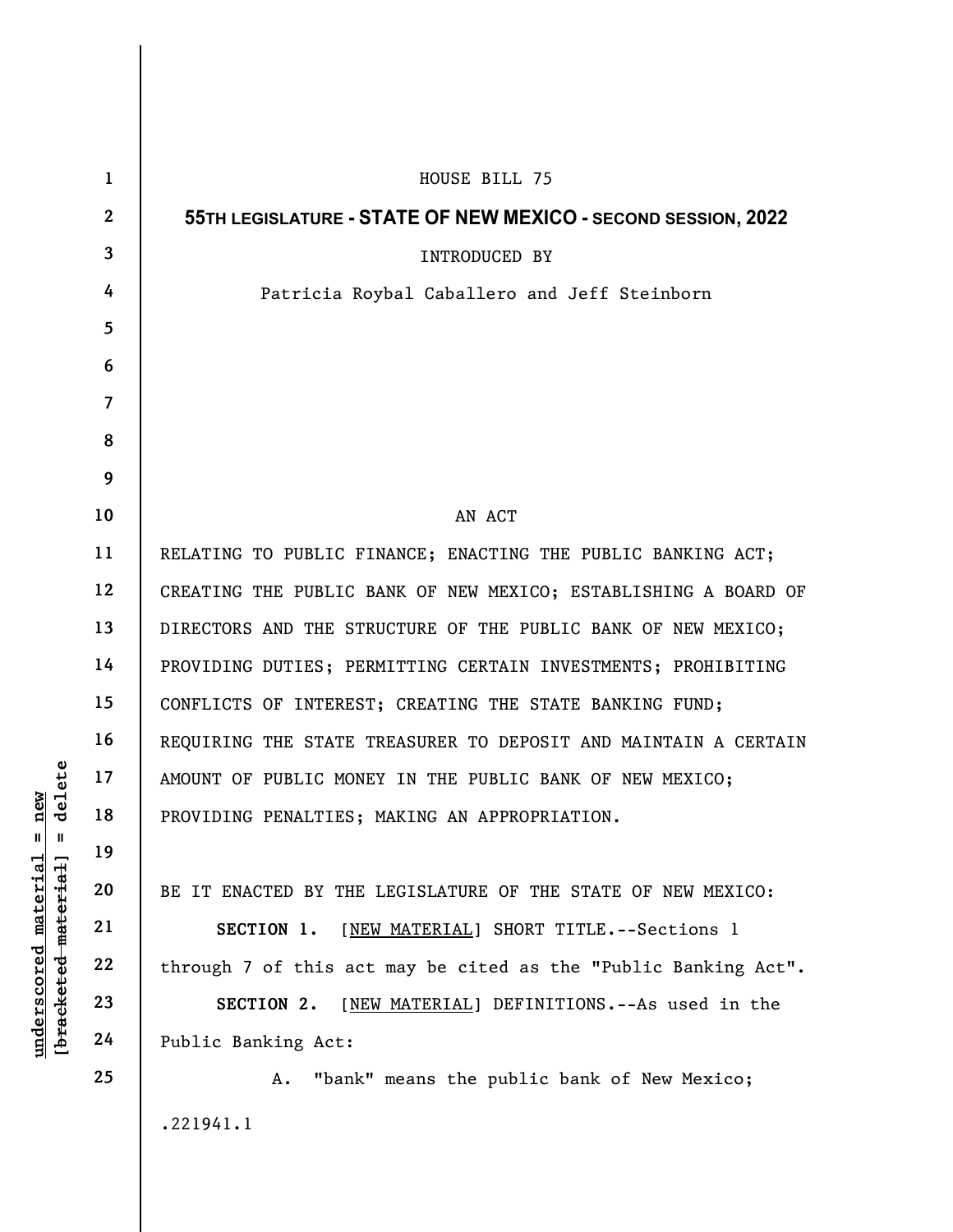1 2 B. "board" means the board of directors of the bank;

3 4

5

6

7

8

9

10

11

12

13

14

15

16

17

18

19

20

21

22

23

24

25

C. "director" means a member of the board; and

D. "fund" means the state banking fund and shall include all assets, liabilities, equity, income and expenses of the bank.

SECTION 3. [NEW MATERIAL] PUBLIC BANK OF NEW MEXICO-- ESTABLISHED--BOARD OF DIRECTORS.--

A. The "public bank of New Mexico" is created as a public body politic and corporate, constituting a governmental instrumentality, which shall be chartered pursuant to the laws of the United States.

UNDERETRIES THE THE 18<br>
UNDERETRIES TO THE 19<br>
UNDERETRIES 20<br>
UNDERETRIES 22<br>
UNDERETRIES 22<br>
UNDERETRIES 22<br>
UNDERETRIES 22<br>
UNDERETRIES 22<br>
UNDER 22<br>
UNDER 22<br>
UNDER 22<br>
UNDER 22<br>
UNDER 22<br>
UNDER 22<br>
UNDER 22<br>
UNDER B. The bank shall constitute a public body corporate by the name set forth in the incorporation certificate and by such name may sue and be sued, have the capacity to make contracts, acquire, hold, enjoy, dispose of and convey property real and personal, accept deposits, borrow and lend money, incur indebtedness, impose fees and assessments and do any other act necessary or proper for carrying out the provisions of the Public Banking Act. The bank may serve as a fiscal agent of the state and any agency or instrumentality of the state, and the bank may serve as a fiscal agent for any local government or municipality.

C. The bank shall be governed, and all of its functions, powers and duties shall be exercised, by the board .221941.1  $- 2 -$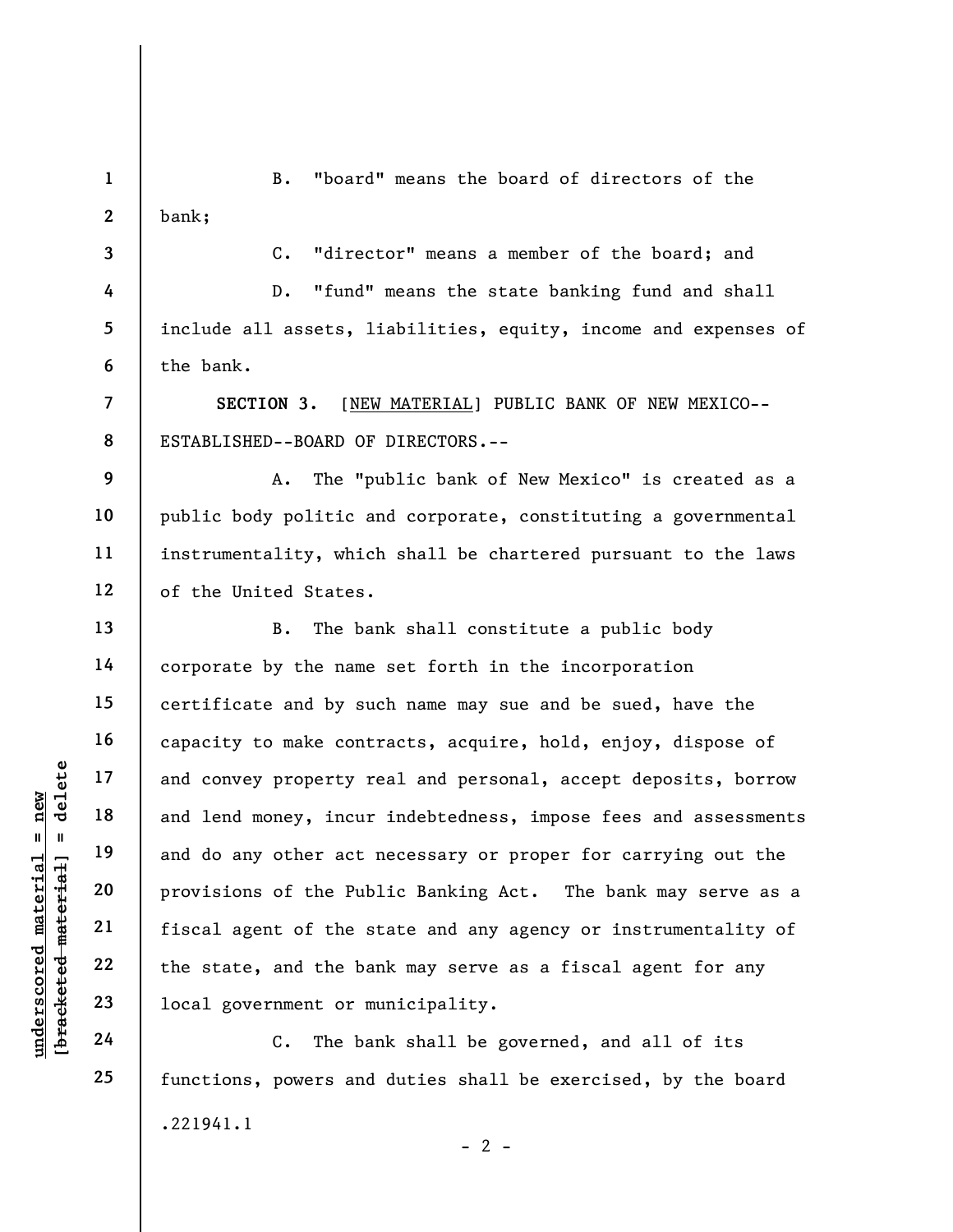of directors, who shall be appointed with input from the public. The board consists of eleven voting members as follows:

(1) two members appointed by the New Mexico legislative council who have successful management experience in banking finance or banking operations in a regulatory environment; provided that the two members shall not be members of the same political party;

(2) one member appointed by the New Mexico legislative council who has successful community economic development experience, which may be evidenced by experience with organizations, including chambers of commerce, community foundations, tribal entities, economic development districts and councils of governments;

underscored material = new [bracketed material] = delete (3) one member appointed by the New Mexico legislative council with at least five years of community development experience working to address community needs, including infrastructure, food systems and sustainable, regenerative agriculture, public facilities installation, alternative and renewable energy, community centers, housing rehabilitation, public services, microenterprise assistance, code enforcement and homeowner assistance;

(4) one member appointed by the governor who has successful management experience in banking finance or banking operations in a regulatory environment or who is an .221941.1  $-3 -$ 

1

2

3

4

5

6

7

8

9

10

11

12

13

14

15

16

17

18

19

20

21

22

23

24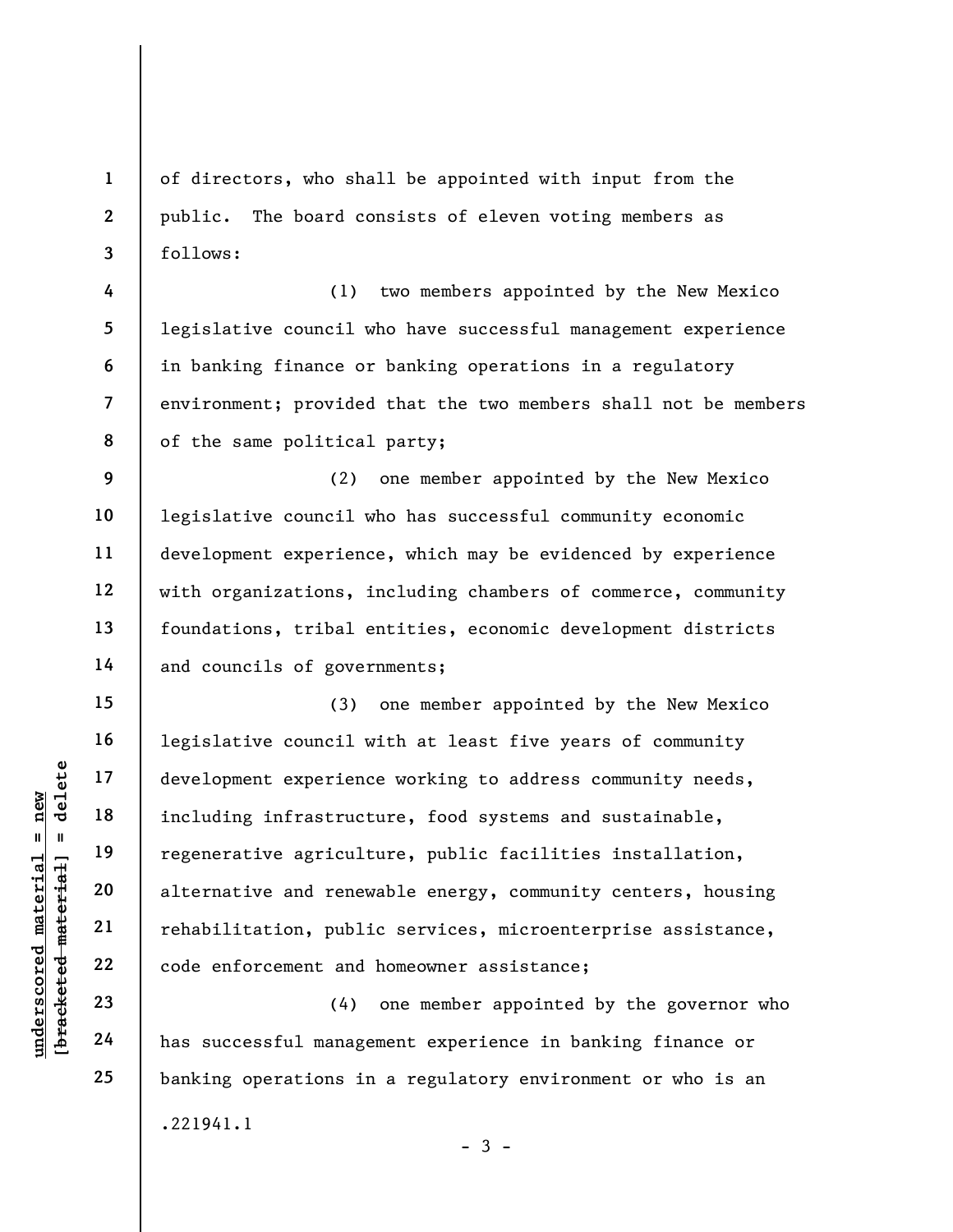1 2 entrepreneur with successful, sophisticated business borrowing experience;

3 4 5 6 7 8 (5) two members appointed by the governor who have successful community economic development experience, which may be evidenced by experience with organizations, including chambers of commerce, community foundations, tribal entities, economic development districts and councils of governments;

9 10 11 12 13 14 15 (6) one member appointed by the governor with at least five years of community development experience working to address community needs, including infrastructure, food systems and local sustainable agriculture, public facilities installation, renewable energy, community centers, housing rehabilitation, public services, microenterprise assistance, code enforcement and homeowner assistance;

(7) the chief executive officer of the New Mexico finance authority;

(8) the state treasurer; and

(9) the secretary of economic development.

underscored material = new [bracketed material] = delete D. The directors appointed pursuant to Subsection C of this section shall be residents of the state and shall serve for terms of four years and shall not serve more than two consecutive terms, except as provided in Subsection E of this section.

> E. The initial board shall establish membership .221941.1  $- 4 -$

16

17

18

19

20

21

22

23

24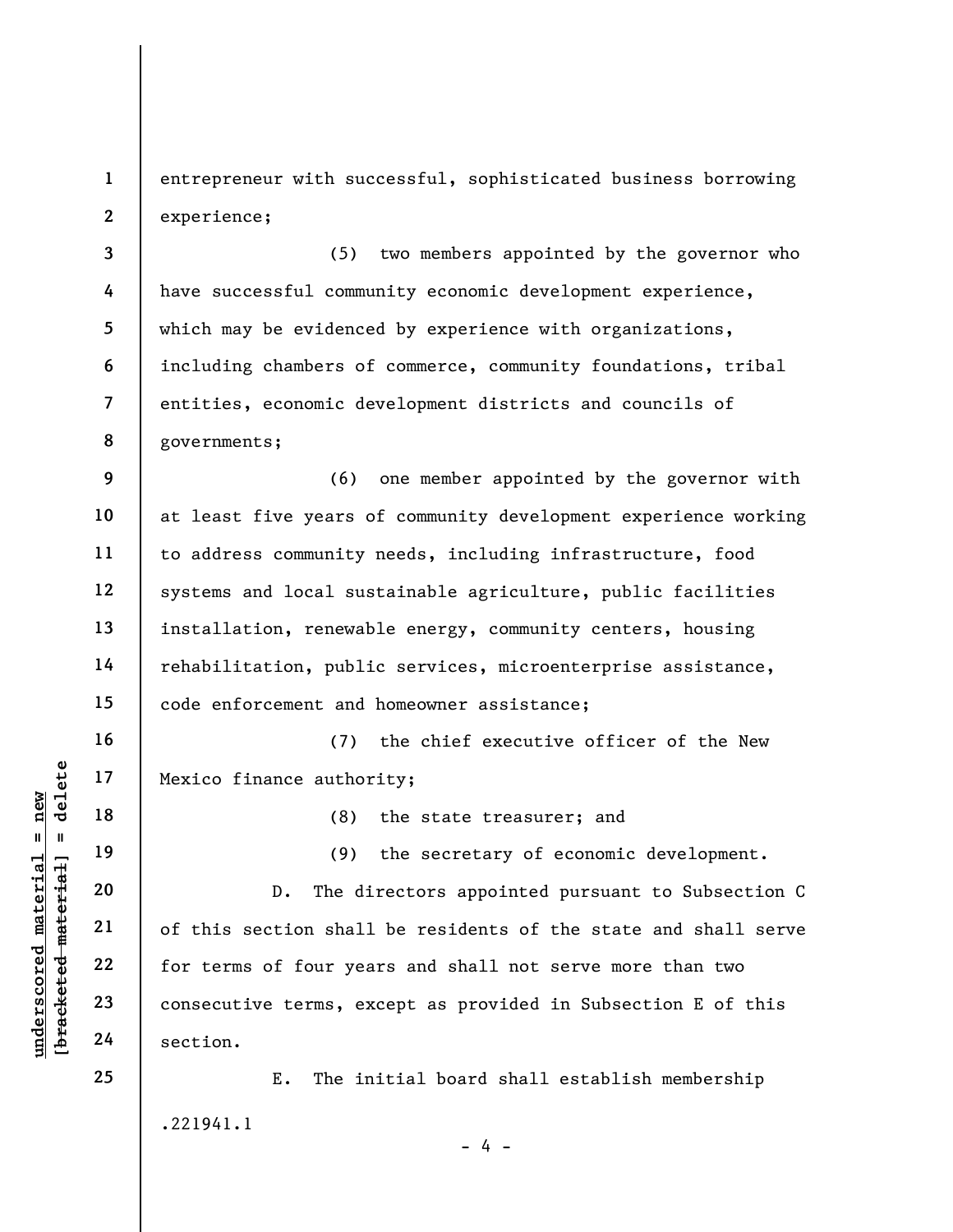2 terms for the directors appointed pursuant to Subsection C of this section so that:

(1) four of the initial appointed members are appointed for an initial term of two years; and

5 6 (2) four of the initial appointed members are appointed for an initial term of four years.

F. Any person currently serving as a board member, or equivalent position, for a community development financial institution, credit union, trust or other banking institution or an employee of a community development financial institution or credit union shall not be eligible to serve as a director.

G. Directors shall receive per diem and mileage as provided in the Per Diem and Mileage Act and shall receive no other compensation, perquisite or allowance.

H. Directors, officers and employees of the bank shall be governed by the provisions of the Governmental Conduct Act.

1

3

4

7

8

9

10

11

12

13

14

15

16

17

18

19

20

21

22

23

24

25

I. Directors shall elect a chair of the board.

underscored material = new [bracketed material] = delete J. If a vacancy occurs among the directors, the appointing authority of the former director shall appoint a replacement to serve out the term of that director. If a director's term expires, the director shall continue to serve until another member is appointed.

K. The board shall meet quarterly and at the call of the chair.

.221941.1

 $- 5 -$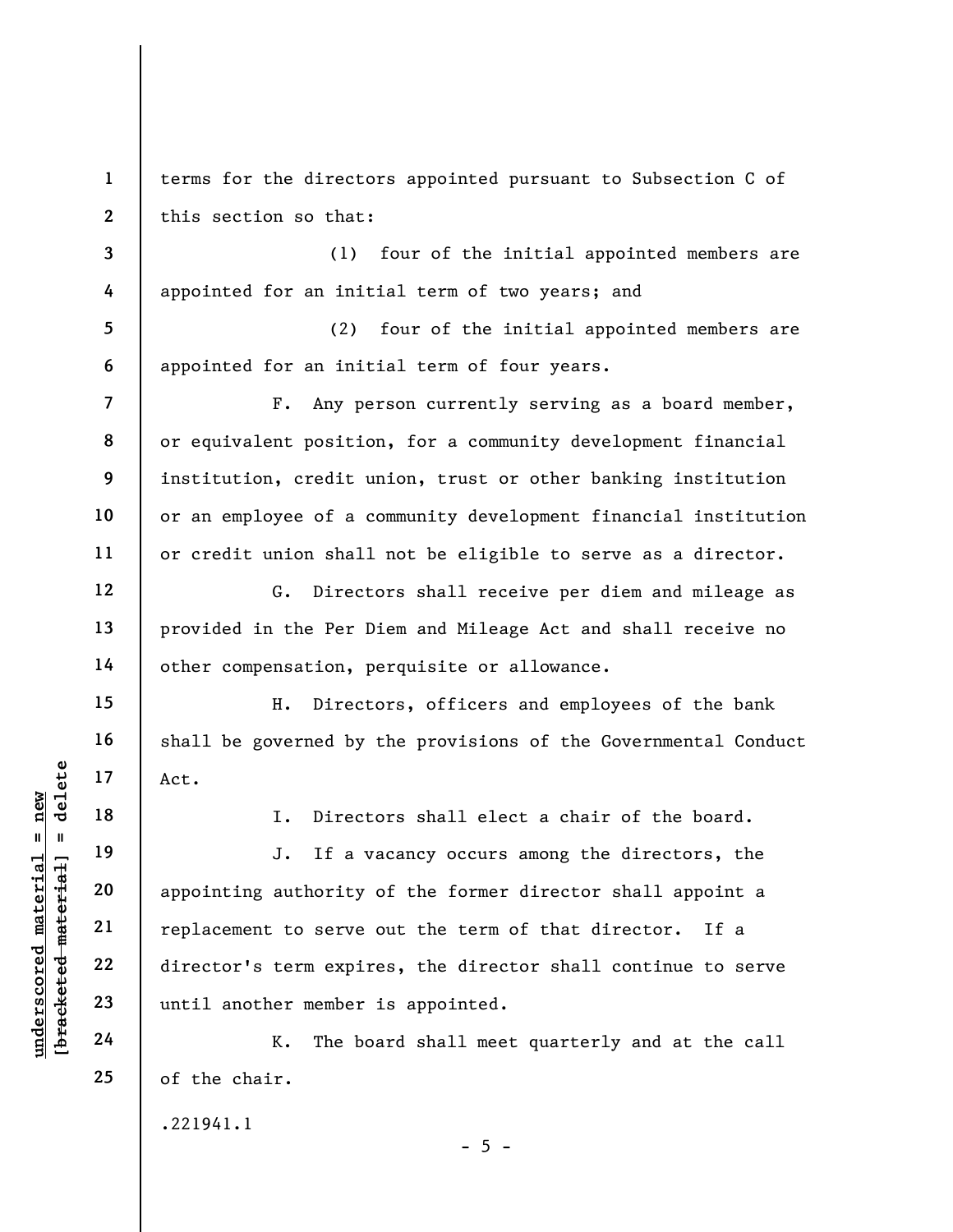L. The board shall maintain minutes of all meetings of the board and maintain other appropriate records, including financial transaction records in compliance with state and federal law and adequate to provide an accurate record for audit purposes pursuant to the Audit Act.

M. Members of the board shall be subject to the Financial Disclosure Act.

8 9 10 11 N. The bank shall be subject to all applicable regulatory and reporting requirements that allow access to the federal reserve and shall obtain a blanket bond on all employees of the bank.

SECTION 4. [NEW MATERIAL] CHIEF EXECUTIVE OFFICER--CHIEF RISK OFFICER--DUTIES--STAFF.--

A. The chief executive officer of the bank shall be hired by the board. The position of the chief executive officer shall be a full-time position, and the chief executive officer shall not engage in any other occupation or profession or hold any other public office, appointive or elective.

understaat of ficer shall not eng<br>  $\begin{array}{c|c|c|c} \hline \text{u} & \text{u} & \text{u} & \text{u} \\ \hline \text{u} & \text{u} & \text{u} & \text{u} \\ \hline \text{u} & \text{u} & \text{u} & \text{u} \\ \hline \text{u} & \text{u} & \text{u} & \text{u} \\ \hline \text{u} & \text{u} & \text{u} & \text{u} \\ \hline \text{u} & \text{u} & \text{u} & \text{u} \\ \hline \text{u} & \text$ B. The chief executive officer shall be an individual qualified by experience in the field of investment management, investment risk management, corporate governance, investment accounting or finance. The chief executive officer of the bank shall direct the affairs and business of the bank, subject to the policies, control and direction of the board. The chief executive officer shall have substantial experience .221941.1

 $- 6 -$ 

1

2

3

4

5

6

7

12

13

14

15

16

17

18

19

20

21

22

23

24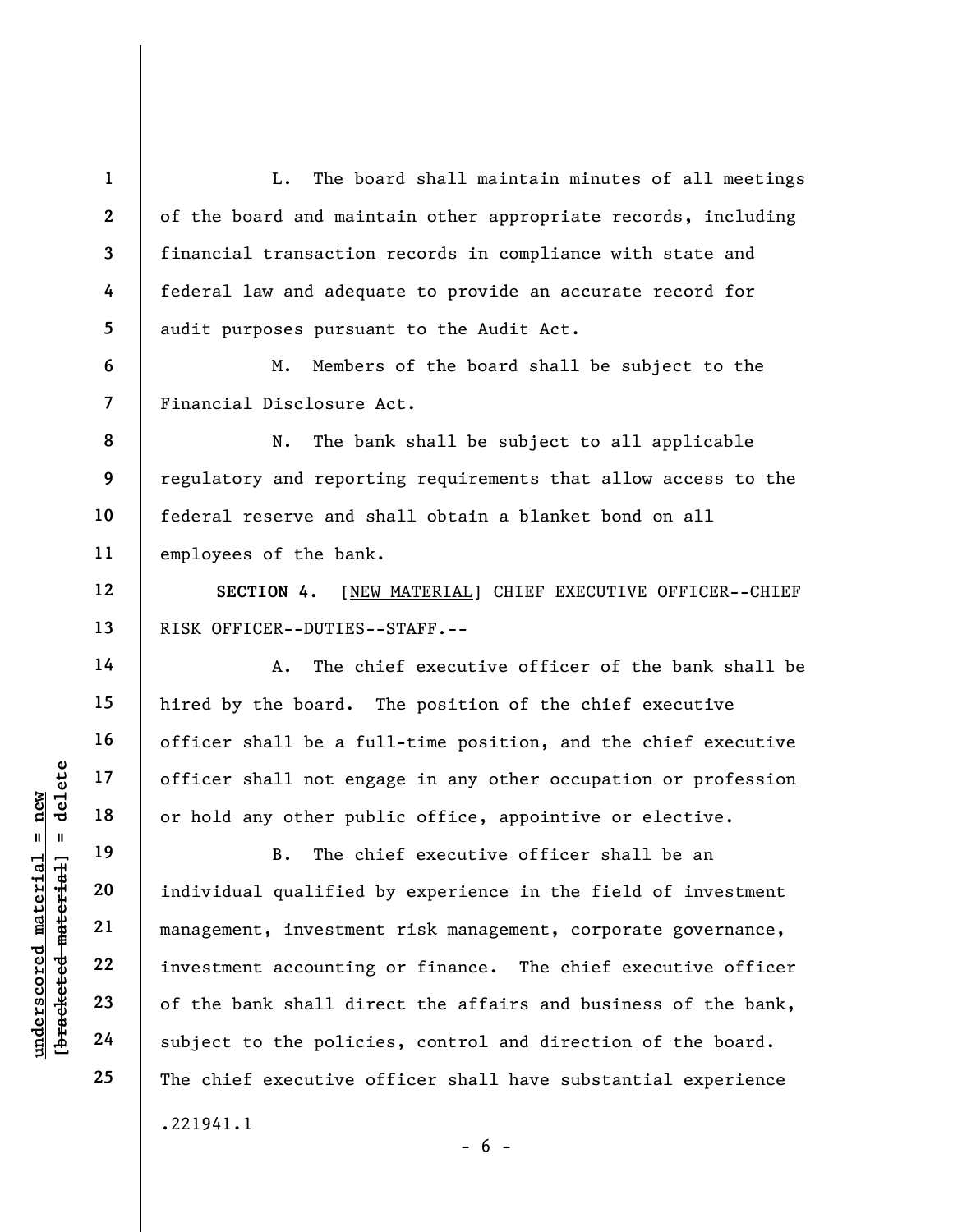8 successfully running a financial institution of a comparable asset size or greater and shall be responsible for achieving the community and economic development purposes as described in the Public Banking Act. The chief executive officer shall be responsible for the management of the bank; its relations with creditors, banking and credit union partners and local communities; maintaining and improving the financial health and the internal operations and overall performance of the bank; and maintaining compliance of the bank with fiscal and regulatory requirements.

C. The chief executive officer shall receive a salary to be determined by the board and shall report to the board on all matters pertaining to the bank.

understand material and shall assist the<br>
material of a complement of a complement of a complement and the credential of a complement<br>
with the credential of a complement and the credential within the<br>
show that shall be r D. The chief risk officer of the bank shall be hired by the chief executive officer. The chief risk officer shall report to the board and to the chief executive officer and shall assist the chief executive officer in strategic planning to achieve the corporate objectives and regulatory expectations of the bank. The chief risk officer shall hold the credential of a certified risk manager or an equivalent credential within that professional field.

E. The chief executive officer shall:

(1) annually prepare a budget for the bank that shall be reviewed and approved by the board. Any funds provided for the operating budget of the bank shall be provided .221941.1

1

2

3

4

5

6

7

9

10

11

12

13

14

15

16

17

18

19

20

21

22

23

24

25

- 7 -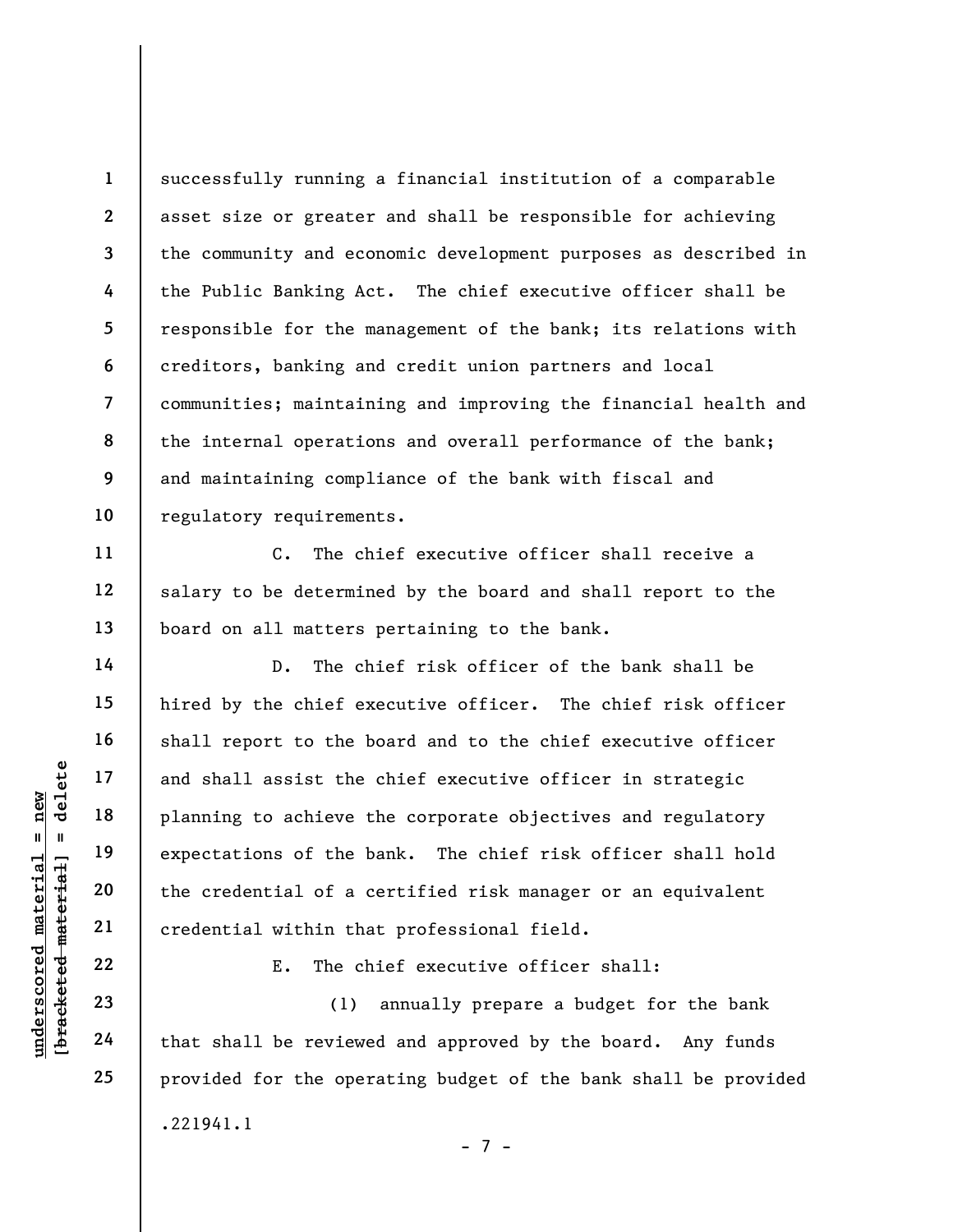1

 $\frac{\text{undersecond material} = \text{new}}{\text{beac detected-matterial}}$  = delete

from bank income and equity;

| $\mathbf{2}$             | hire all employees of the bank;<br>(2)                          |
|--------------------------|-----------------------------------------------------------------|
| 3                        | (3) keep accurate and complete records and                      |
| 4                        | accounts concerning all transactions involving the bank; and    |
| 5                        | report quarterly to the board on the<br>(4)                     |
| 6                        | investments made pursuant to the Public Banking Act and on the  |
| $\overline{\phantom{a}}$ | available and encumbered funds of the fund. Annually, a report  |
| 8                        | shall be submitted no later than October 1 each year to the     |
| 9                        | legislative finance committee, the revenue stabilization and    |
| 10                       | tax policy committee and any other appropriate interim          |
| 11                       | legislative committees. The bank shall make the report          |
| 12                       | available to the public by publishing the report on the         |
| 13                       | internet.                                                       |
| 14                       | SECTION 5.<br>[NEW MATERIAL] INVESTMENTS--LENDING.--            |
| 15                       | Subject to the limitations, conditions and<br>Α.                |
| 16                       | restrictions provided by law or policy adopted by the board,    |
| 17                       | the bank may:                                                   |
| 18                       | make purchases, sales, exchanges,<br>(1)                        |
| 19                       | investments and reinvestments of the assets of the fund;        |
| 20                       | provided that all transactions be in accordance with the Public |
| 21                       | Banking Act and the Uniform Prudent Investor Act;               |
| 22                       | make, purchase, guarantee or hold loans:<br>(2)                 |
| 23                       | to state-chartered or federally<br>(a)                          |
| 24                       | chartered lending agencies or institutions;                     |
| 25                       | (b)<br>that are insured or guaranteed in                        |
|                          | .221941.1                                                       |

- 8 -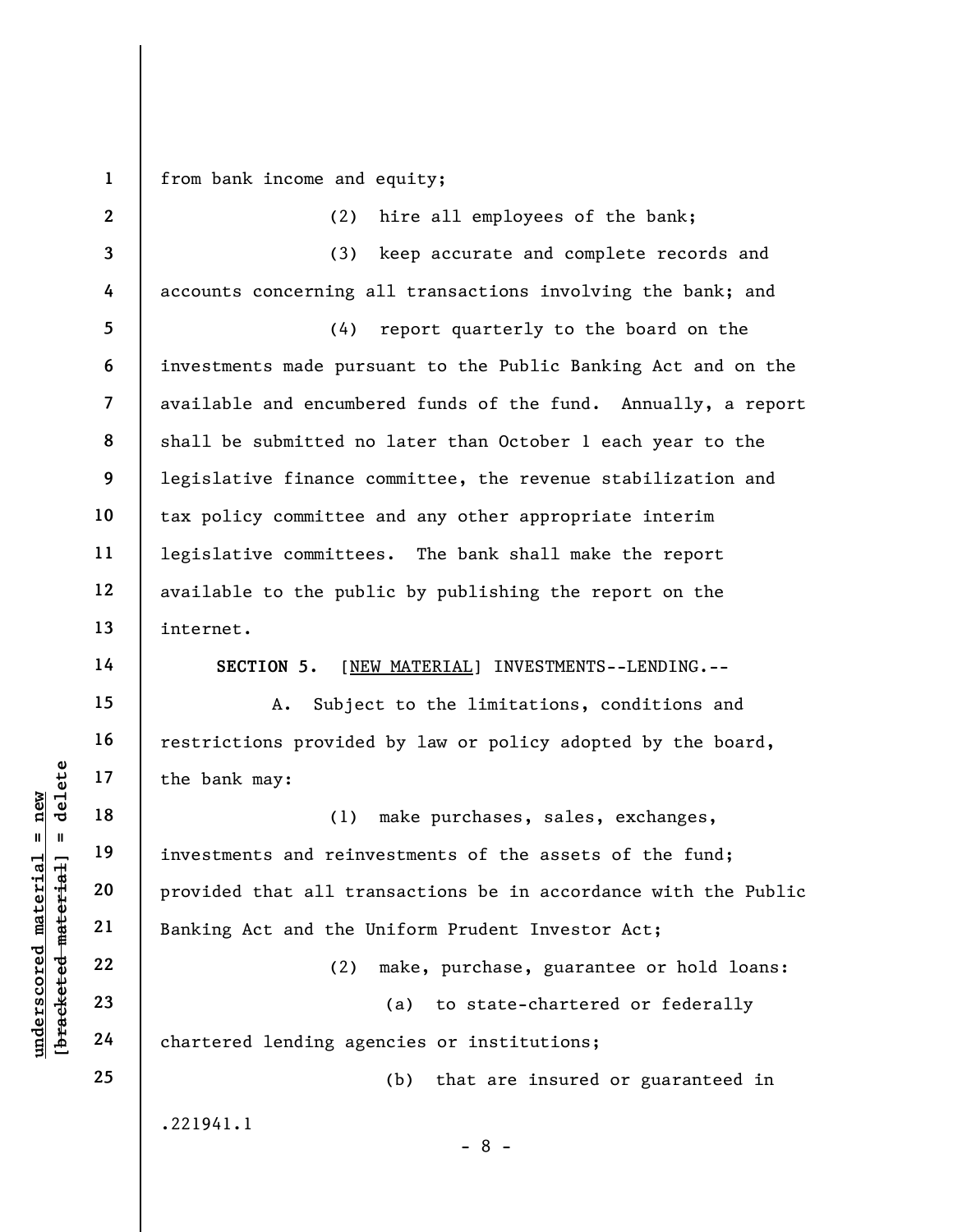underscored material material material material entity of the same of the same of the same of the same of the same of the same of the same of the same of the same of the same of the same of the same of the same of the same 1 2 3 4 5 6 7 8 9 10 11 12 13 14 15 16 17 18 19 20 21 22 23 24 25 whole or in part by the United States or its agencies or instrumentalities or the federal deposit insurance corporation or other agencies or instrumentalities; (c) to instrumentalities or political subdivisions of the state; (d) to an organization that has been granted exemption from the federal income tax by the United States commissioner of internal revenue as an organization described in Section 501(c)(3) of the federal Internal Revenue Code of 1986 and subject to the provisions of the Nonprofit Corporation Act; (e) obtained as security pledged for, or originated in the restructuring of, any other loan properly originated or participated in by the bank; and (f) originated by local financial institutions authorized to do business in this state; (3) buy and sell federal bonds; (4) lease, assign, sell, exchange, transfer, convey, grant, pledge or mortgage real and personal property; (5) purchase bonds, lend to other state financing programs, acquire securities or make loans to political subdivisions of the state for the purpose of providing financing for any public project; (6) purchase participation interests in loans made or held by state-chartered or federally chartered .221941.1  $-9 -$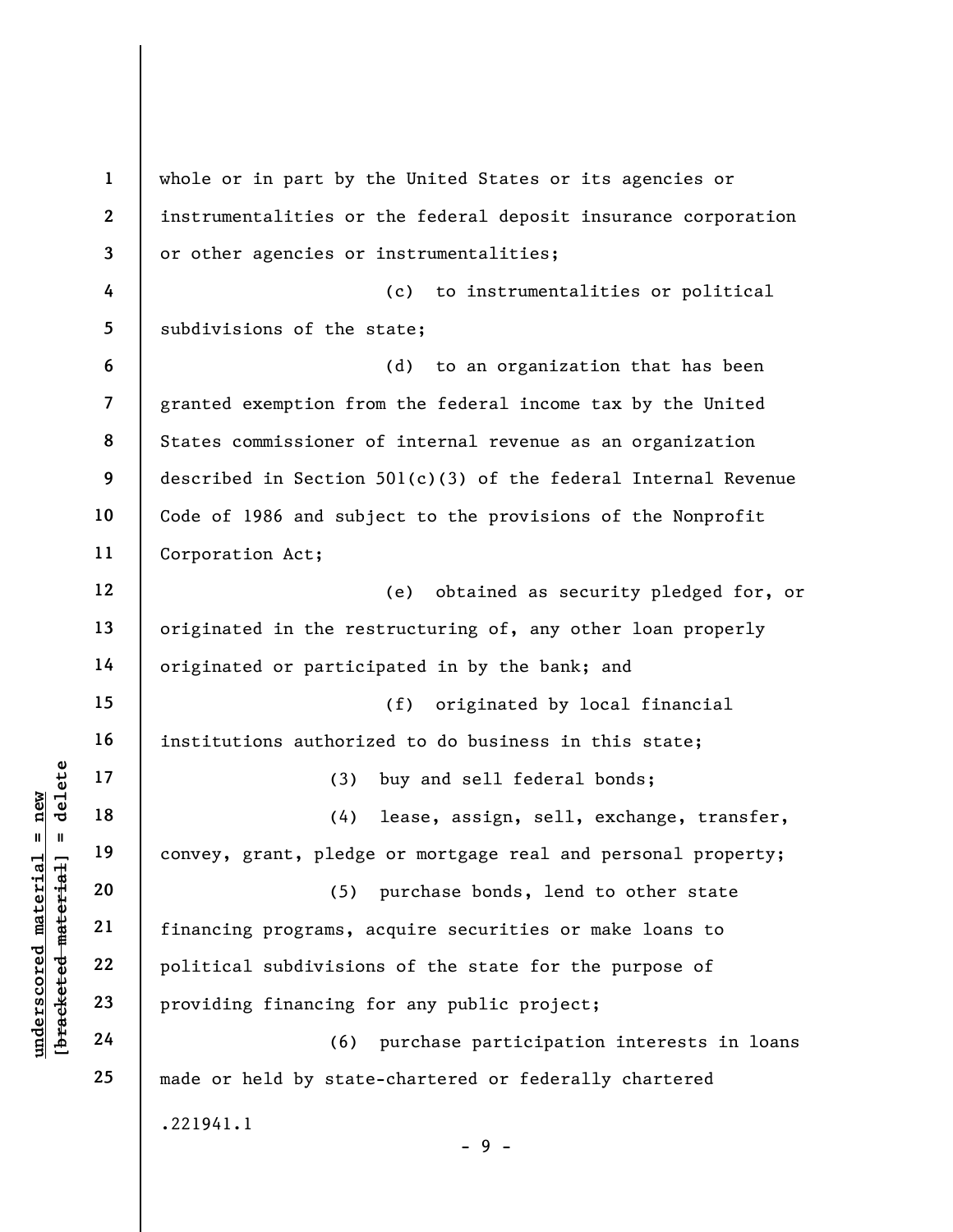financial institutions; and

1

2

3

4

5

6

7

8

(7) enter into agreements or develop memoranda of understanding with credit unions, community development financial institutions or community banks for the purpose of facilitating lending opportunities and carrying out the provisions of the Public Banking Act.

B. The bank shall not make loans to a private individual or private legal entity.

9 10 11 12 13 14 15 16 C. The bank shall pursue a policy of developing loan programs for public benefit to further agriculture, commerce and industry, including new and growing enterprises in New Mexico, that are approved by the board, that ensure a diversified loan portfolio and that make financing accessible and equitably available to communities throughout the state as evidenced by outcomes including more jobs with sustainable wages. In pursuit of this policy the bank shall:

understand material services to<br>
we have demonstrate<br>
we have demonstrate<br>
we have demonstrate<br>
21<br>
22<br>
23<br>
Provided that the inv<br>
24<br>
adopted by the board; (1) cooperate with small business development centers, regional economic development districts and parties that have demonstrated abilities and relationships in providing financial services to new and emerging businesses;

(2) make equity or debt investments in New Mexico businesses through local financial institutions; provided that the investments are made pursuant to policies adopted by the board; and

(3) evaluate loan performance on the basis of .221941.1  $- 10 -$ 

25

17

18

19

20

21

22

23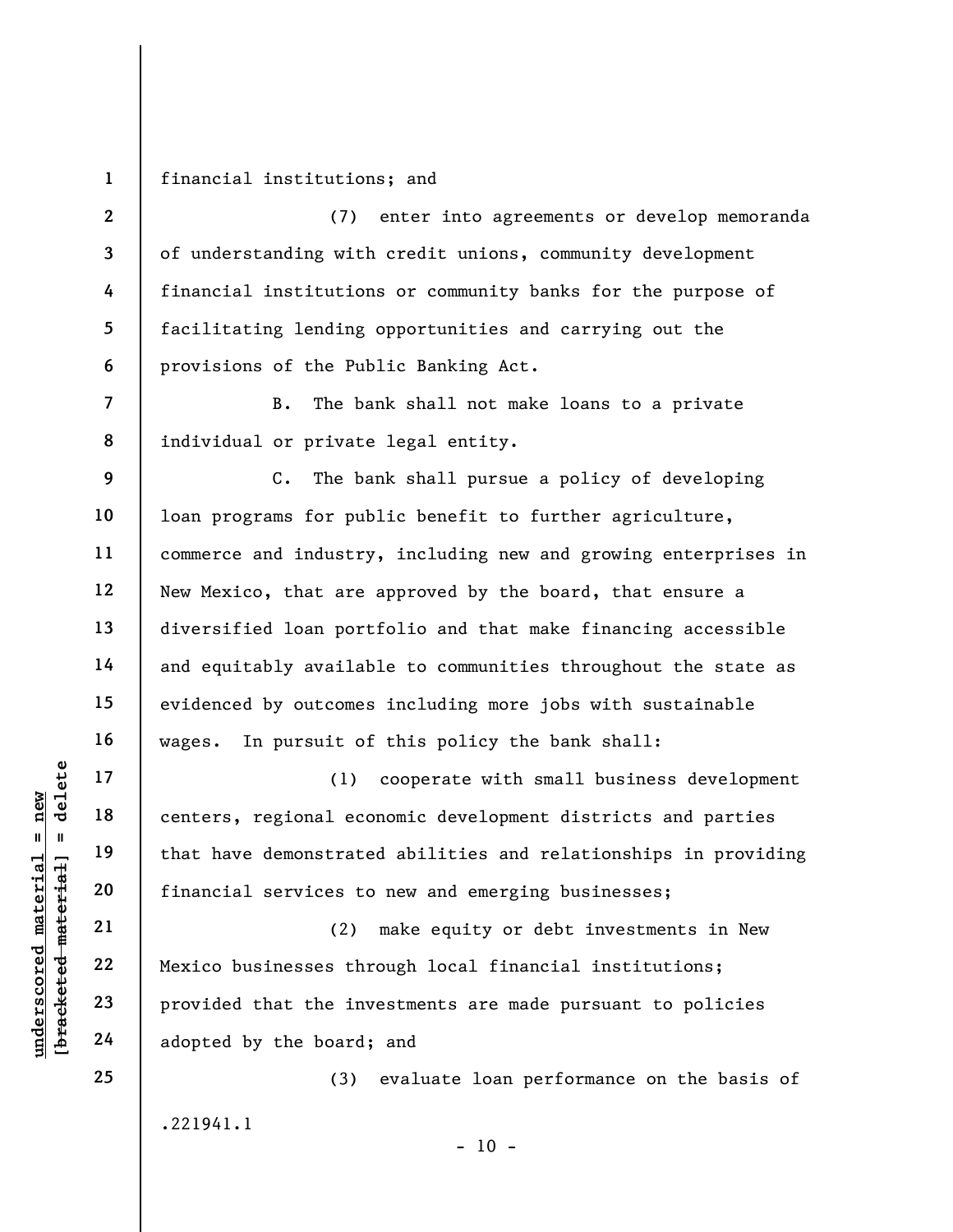1 both risk analysis and public benefit.

D. The chief executive officer of the bank and the board are trustees of all funds under their control.

SECTION 6. [NEW MATERIAL] CONFLICTS OF INTEREST-- PENALTY.--

A. If any director, officer or employee of the bank has an interest, either direct or indirect, in any contract to which the bank is or is to be a party, such interest shall be disclosed to the board in writing. The director, officer or employee having such interest shall not participate in any action by the bank with respect to that contract.

B. Any person who has a conflict of interest as provided in this section and participates in any transaction involving that conflict of interest or knowingly fails to notify the bank of that conflict is guilty of a misdemeanor and upon conviction shall be sentenced pursuant to the provisions of Section 31-19-1 NMSA 1978.

SECTION 7. [NEW MATERIAL] STATE BANKING FUND--CREATED.--

UN DERECTION 7. [NET OF SECTION 7. [NET OF SECTION 7. [NET OF SECTION 7. [NET OF ORDER MATER MATER MATER MATER MATER MATER 22<br>
UN DERECTION 7. [NET OF ORDER MATER MATER MATER MATER MATER MATER MATER 22<br>
UNIVERSELY 22<br>
UNIV A. The "state banking fund" is created within the bank. The fund shall be administered by the bank as a separate account, but may consist of such subaccounts as the bank deems necessary to carry out the purposes of the fund. The board shall establish procedures and policies as required to administer the fund in accordance with the Public Banking Act and all other applicable state and federal law and banking .221941.1 - 11 -

2

3

4

5

6

7

8

9

10

11

12

13

14

15

16

17

18

19

20

21

22

23

24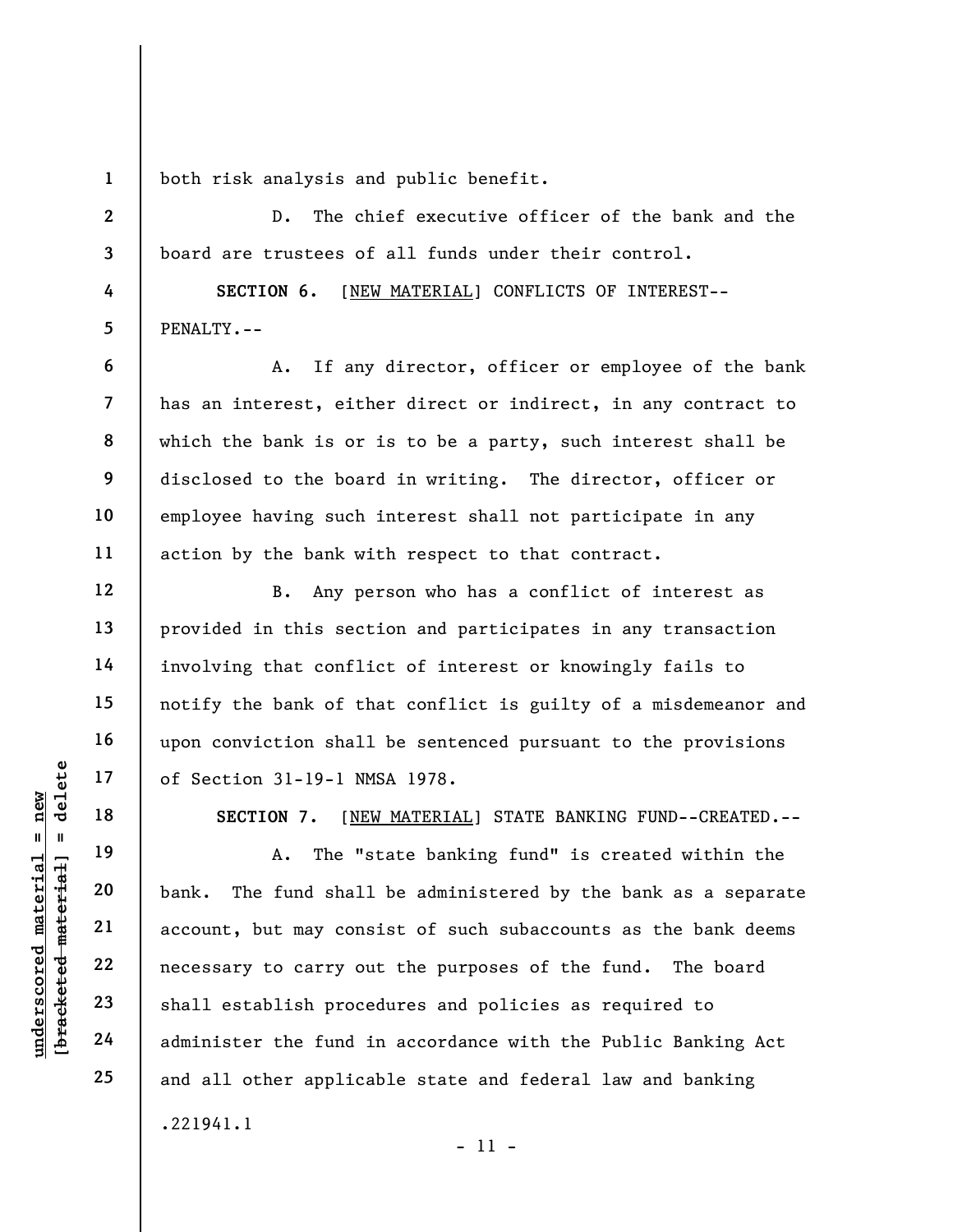regulatory requirements. The fund consists of appropriations, capital, retained earnings, deposits and investment income of the fund. Money in the fund shall not revert to the general fund at the end of a fiscal year. The fund shall be used in accordance with the provisions of the Public Banking Act, and all income earned on the fund shall be credited to the fund.

B. All money credited to the fund is appropriated to and retained by the bank for the purpose of carrying out the provisions of the Public Banking Act.

C. Except as otherwise provided in the Public Banking Act, money from payments of principal of and interest on loans and payments of principal of and interest on securities held by the bank shall be deposited in the fund and shall not revert to the general fund.

D. Money in the fund shall be disbursed on vouchers signed by the chief executive officer of the bank or the chief executive officer's authorized representative.

SECTION 8. A new section of Chapter 6, Article 10 NMSA 1978 is enacted to read:

"[NEW MATERIAL] PUBLIC BANK OF NEW MEXICO--DEPOSITS-- EXCEPTED.--

UNEW MATERIAL]<br>
19 18 IP 1978 is enacted to re<br>
1978 is enacted to re<br>
1978 is enacted to re<br>
20 ILEN MATERIAL]<br>
21 EXCEPTED.--<br>
22 A. Chapte<br>
23 applicable to deposit<br>
24 expect as provided in A. Chapter 6, Article 10 NMSA 1978 is not applicable to deposits made to the public bank of New Mexico expect as provided in this section.

> B. Within thirty days of the incorporation of the .221941.1  $- 12 -$

1

2

3

4

5

6

7

8

9

10

11

12

13

14

15

16

17

18

19

20

21

22

23

24